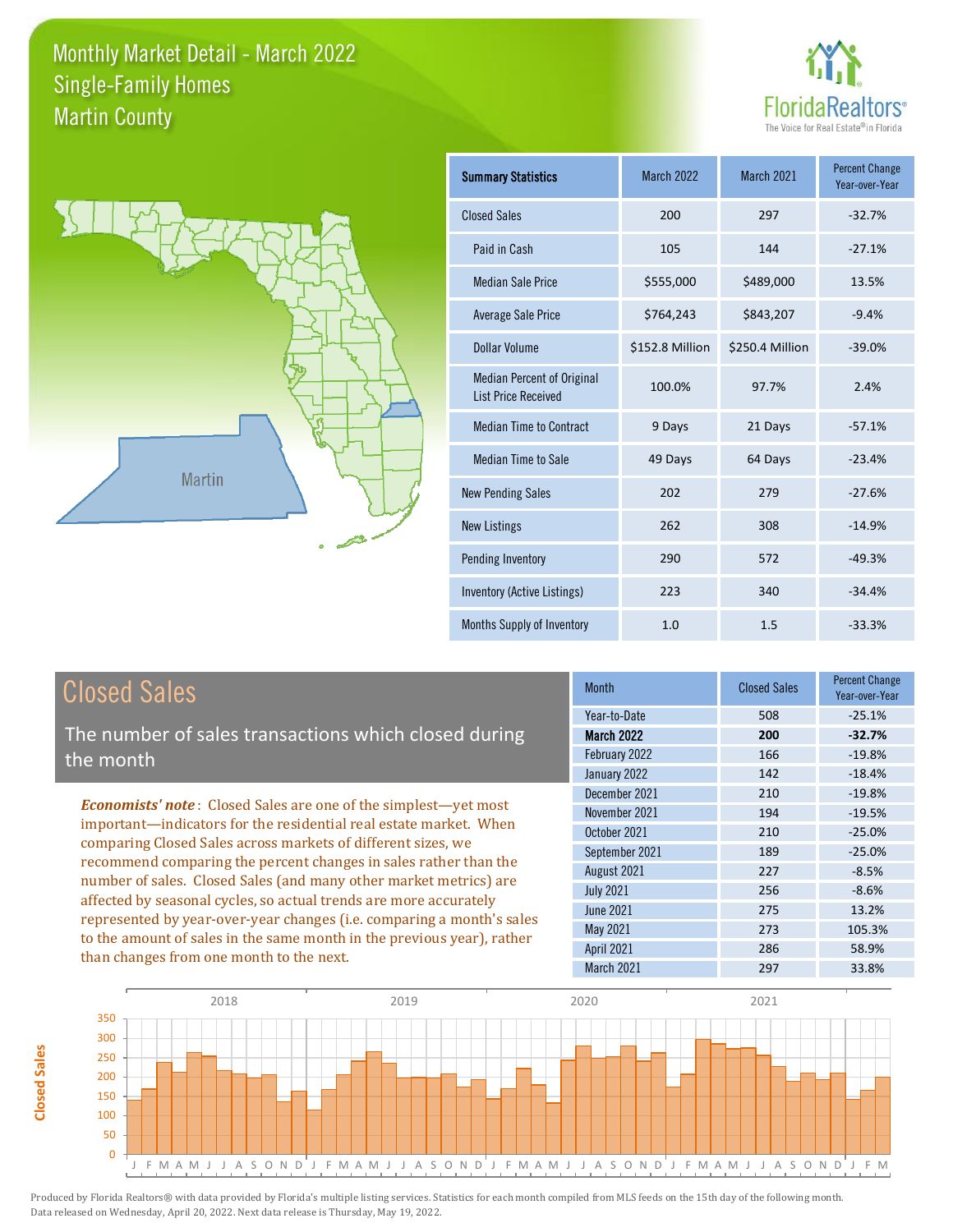

| Cash Sales                                                                                                                                                                                                                                                                                                                                                                                                                       | <b>Month</b>      | <b>Cash Sales</b> | <b>Percent Change</b><br>Year-over-Year |
|----------------------------------------------------------------------------------------------------------------------------------------------------------------------------------------------------------------------------------------------------------------------------------------------------------------------------------------------------------------------------------------------------------------------------------|-------------------|-------------------|-----------------------------------------|
|                                                                                                                                                                                                                                                                                                                                                                                                                                  | Year-to-Date      | 239               | $-19.3%$                                |
| The number of Closed Sales during the month in which                                                                                                                                                                                                                                                                                                                                                                             | <b>March 2022</b> | 105               | $-27.1%$                                |
| buyers exclusively paid in cash                                                                                                                                                                                                                                                                                                                                                                                                  | February 2022     | 57                | $-27.8%$                                |
|                                                                                                                                                                                                                                                                                                                                                                                                                                  | January 2022      | 77                | 5.5%                                    |
|                                                                                                                                                                                                                                                                                                                                                                                                                                  | December 2021     | 83                | $-5.7%$                                 |
|                                                                                                                                                                                                                                                                                                                                                                                                                                  | November 2021     | 89                | $-3.3%$                                 |
| <b>Economists' note:</b> Cash Sales can be a useful indicator of the extent to<br>which investors are participating in the market. Why? Investors are<br>far more likely to have the funds to purchase a home available up front,<br>whereas the typical homebuyer requires a mortgage or some other<br>form of financing. There are, of course, many possible exceptions, so<br>this statistic should be interpreted with care. | October 2021      | 91                | $-15.0%$                                |
|                                                                                                                                                                                                                                                                                                                                                                                                                                  | September 2021    | 71                | 10.9%                                   |
|                                                                                                                                                                                                                                                                                                                                                                                                                                  | August 2021       | 113               | 41.3%                                   |
|                                                                                                                                                                                                                                                                                                                                                                                                                                  | <b>July 2021</b>  | 98                | 21.0%                                   |
|                                                                                                                                                                                                                                                                                                                                                                                                                                  | June 2021         | 118               | 38.8%                                   |
|                                                                                                                                                                                                                                                                                                                                                                                                                                  | May 2021          | 127               | 217.5%                                  |
|                                                                                                                                                                                                                                                                                                                                                                                                                                  | <b>April 2021</b> | 124               | 121.4%                                  |





## Cash Sales as a Percentage of Closed Sales

The percentage of Closed Sales during the month which were Cash Sales

*Economists' note* : This statistic is simply another way of viewing Cash Sales. The remaining percentages of Closed Sales (i.e. those not paid fully in cash) each month involved some sort of financing, such as mortgages, owner/seller financing, assumed loans, etc.

| <b>Month</b>      | <b>Percent of Closed</b><br>Sales Paid in Cash | <b>Percent Change</b><br>Year-over-Year |
|-------------------|------------------------------------------------|-----------------------------------------|
| Year-to-Date      | 47.0%                                          | 7.6%                                    |
| <b>March 2022</b> | 52.5%                                          | 8.2%                                    |
| February 2022     | 34.3%                                          | $-10.2%$                                |
| January 2022      | 54.2%                                          | 29.0%                                   |
| December 2021     | 39.5%                                          | 17.6%                                   |
| November 2021     | 45.9%                                          | 20.2%                                   |
| October 2021      | 43.3%                                          | 13.4%                                   |
| September 2021    | 37.6%                                          | 48.0%                                   |
| August 2021       | 49.8%                                          | 54.2%                                   |
| <b>July 2021</b>  | 38.3%                                          | 32.5%                                   |
| June 2021         | 42.9%                                          | 22.6%                                   |
| May 2021          | 46.5%                                          | 54.5%                                   |
| <b>April 2021</b> | 43.4%                                          | 39.5%                                   |
| March 2021        | 48.5%                                          | 4.5%                                    |

March 2021 144 39.8%

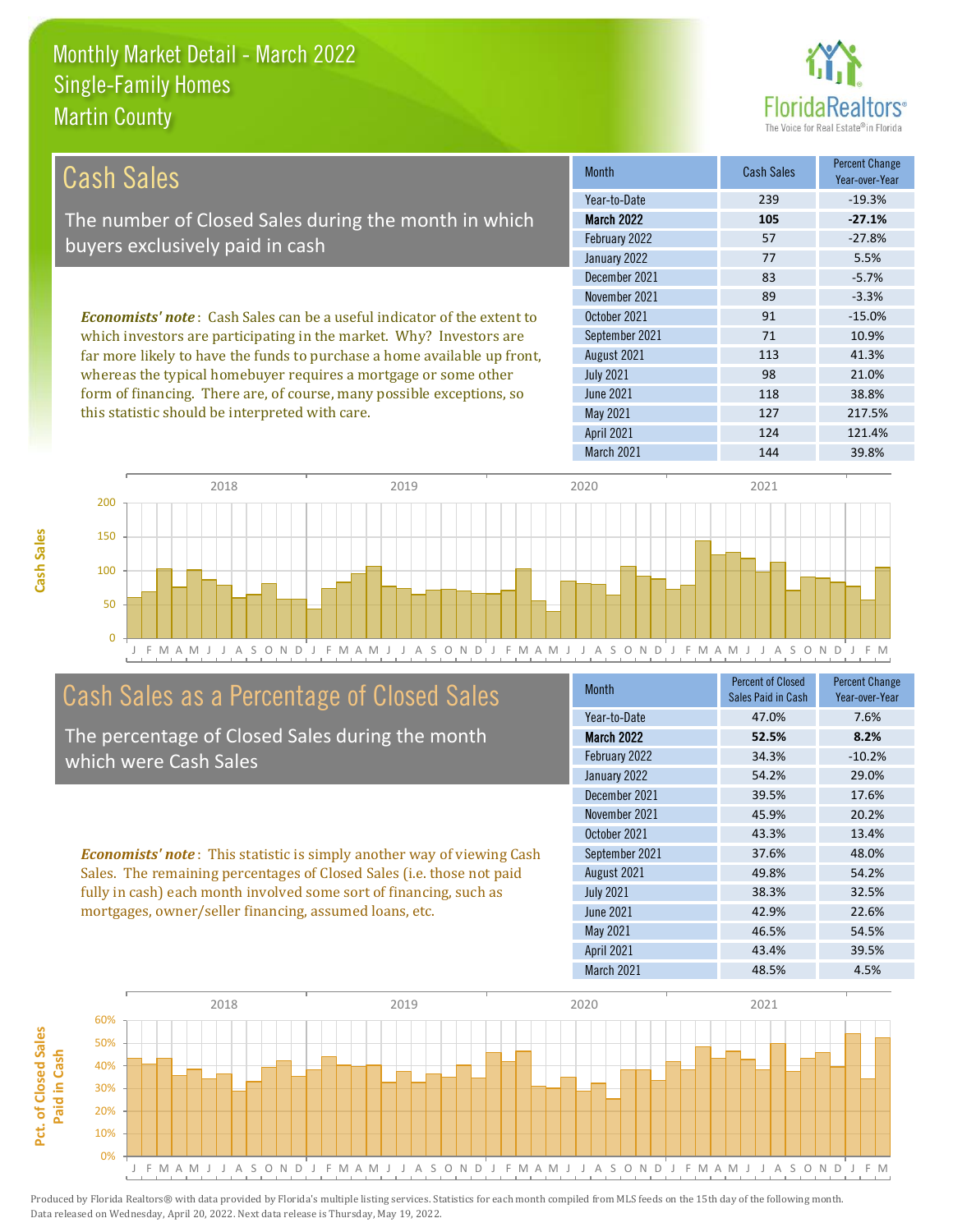

| <b>Median Sale Price</b>                                                  | <b>Month</b>      | <b>Median Sale Price</b> | <b>Percent Change</b><br>Year-over-Year |
|---------------------------------------------------------------------------|-------------------|--------------------------|-----------------------------------------|
|                                                                           | Year-to-Date      | \$526,350                | 16.3%                                   |
| The median sale price reported for the month (i.e. 50%                    | <b>March 2022</b> | \$555,000                | 13.5%                                   |
| of sales were above and 50% of sales were below)                          | February 2022     | \$522,500                | 24.4%                                   |
|                                                                           | January 2022      | \$523,175                | 16.3%                                   |
|                                                                           | December 2021     | \$569,500                | 42.4%                                   |
| <b>Economists' note:</b> Median Sale Price is our preferred summary       | November 2021     | \$549,500                | 28.0%                                   |
| statistic for price activity because, unlike Average Sale Price, Median   | October 2021      | \$495,000                | 19.2%                                   |
| Sale Price is not sensitive to high sale prices for small numbers of      | September 2021    | \$455,000                | 12.2%                                   |
| homes that may not be characteristic of the market area. Keep in mind     | August 2021       | \$495,000                | 16.5%                                   |
| that median price trends over time are not always solely caused by        | <b>July 2021</b>  | \$475,500                | 16.7%                                   |
| changes in the general value of local real estate. Median sale price only | <b>June 2021</b>  | \$490,000                | 19.5%                                   |
| reflects the values of the homes that sold each month, and the mix of     | May 2021          | \$469,900                | 28.7%                                   |
| the types of homes that sell can change over time.                        | <b>April 2021</b> | \$490,000                | 39.2%                                   |
|                                                                           | March 2021        | \$489,000                | 30.4%                                   |



#### Average Sale Price

The average sale price reported for the month (i.e. total sales in dollars divided by the number of sales)

*Economists' note* : Usually, we prefer Median Sale Price over Average Sale Price as a summary statistic for home prices. However, Average Sale Price does have its uses—particularly when it is analyzed alongside the Median Sale Price. For one, the relative difference between the two statistics can provide some insight into the market for higher-end homes in an area.

| <b>Month</b>      | <b>Average Sale Price</b> | <b>Percent Change</b><br>Year-over-Year |
|-------------------|---------------------------|-----------------------------------------|
| Year-to-Date      | \$920,927                 | 18.7%                                   |
| March 2022        | \$764,243                 | $-9.4%$                                 |
| February 2022     | \$1,012,925               | 40.8%                                   |
| January 2022      | \$1,034,061               | 42.1%                                   |
| December 2021     | \$960,747                 | 54.1%                                   |
| November 2021     | \$709,734                 | 10.0%                                   |
| October 2021      | \$713,767                 | 14.4%                                   |
| September 2021    | \$641,592                 | 21.9%                                   |
| August 2021       | \$852,768                 | 29.3%                                   |
| <b>July 2021</b>  | \$679,242                 | 7.1%                                    |
| June 2021         | \$790,716                 | 10.3%                                   |
| May 2021          | \$962,045                 | 84.7%                                   |
| <b>April 2021</b> | \$1,035,304               | 100.8%                                  |
| March 2021        | \$843,207                 | 70.8%                                   |



**Average Sale Price Average Sale Price**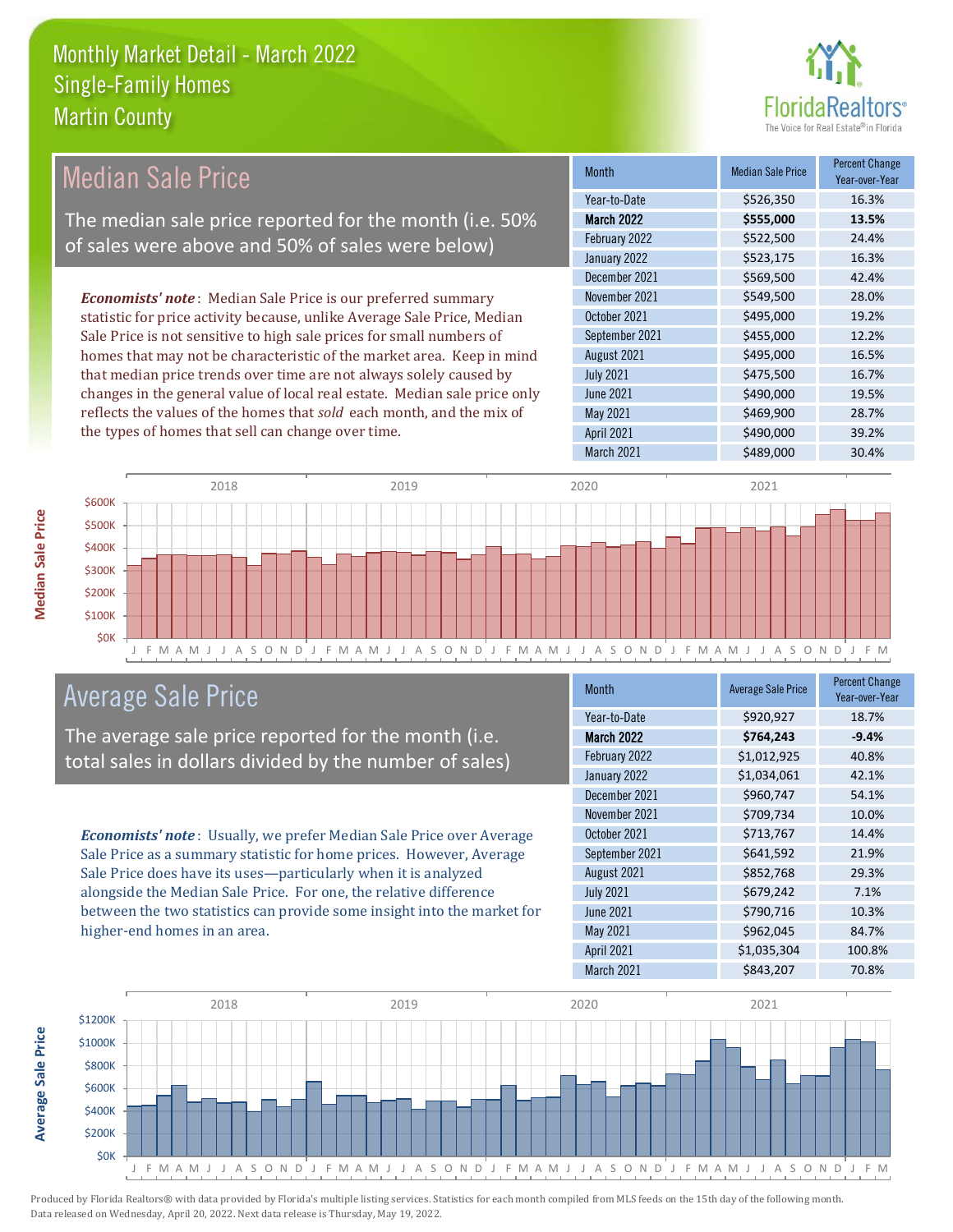

| Dollar Volume                                                                  | <b>Month</b>      | <b>Dollar Volume</b> | <b>Percent Change</b><br>Year-over-Year |
|--------------------------------------------------------------------------------|-------------------|----------------------|-----------------------------------------|
|                                                                                | Year-to-Date      | \$467.8 Million      | $-11.0%$                                |
| The sum of the sale prices for all sales which closed                          | <b>March 2022</b> | \$152.8 Million      | $-39.0%$                                |
| during the month                                                               | February 2022     | \$168.1 Million      | 12.9%                                   |
|                                                                                | January 2022      | \$146.8 Million      | 16.0%                                   |
|                                                                                | December 2021     | \$201.8 Million      | 23.5%                                   |
| <b>Economists' note:</b> Dollar Volume is simply the sum of all sale prices in | November 2021     | \$137.7 Million      | $-11.5%$                                |
| a given time period, and can quickly be calculated by multiplying              | October 2021      | \$149.9 Million      | $-14.2%$                                |
| Closed Sales by Average Sale Price. It is a strong indicator of the health     | September 2021    | \$121.3 Million      | $-8.6%$                                 |
| of the real estate industry in a market, and is of particular interest to      | August 2021       | \$193.6 Million      | 18.4%                                   |
| real estate professionals, investors, analysts, and government agencies.       | <b>July 2021</b>  | \$173.9 Million      | $-2.1%$                                 |
| Potential home sellers and home buyers, on the other hand, will likely         | <b>June 2021</b>  | \$217.4 Million      | 24.9%                                   |



#### Median Percent of Original List Price Received

be better served by paying attention to trends in the two components

of Dollar Volume (i.e. sales and prices) individually.

The median of the sale price (as a percentage of the original list price) across all properties selling during the month

*Economists' note* : The Median Percent of Original List Price Received is useful as an indicator of market recovery, since it typically rises as buyers realize that the market may be moving away from them and they need to match the selling price (or better it) in order to get a contract on the house. This is usually the last measure to indicate a market has shifted from down to up, so it is what we would call a *lagging* indicator.

| <b>Month</b>      | Med. Pct. of Orig.<br><b>List Price Received</b> | <b>Percent Change</b><br>Year-over-Year |
|-------------------|--------------------------------------------------|-----------------------------------------|
| Year-to-Date      | 100.0%                                           | 3.2%                                    |
| <b>March 2022</b> | 100.0%                                           | 2.4%                                    |
| February 2022     | 100.0%                                           | 3.8%                                    |
| January 2022      | 98.4%                                            | 1.4%                                    |
| December 2021     | 98.6%                                            | 1.4%                                    |
| November 2021     | 98.3%                                            | 1.9%                                    |
| October 2021      | 98.8%                                            | 3.2%                                    |
| September 2021    | 98.2%                                            | 1.6%                                    |
| August 2021       | 98.7%                                            | 3.2%                                    |
| <b>July 2021</b>  | 100.0%                                           | 4.9%                                    |
| <b>June 2021</b>  | 98.7%                                            | 4.4%                                    |
| May 2021          | 99.3%                                            | 4.7%                                    |
| <b>April 2021</b> | 98.9%                                            | 3.9%                                    |
| March 2021        | 97.7%                                            | 2.2%                                    |

March 2021 **\$250.4 Million** 128.6%

April 2021 \$296.1 Million 219.0%

\$262.6 Million 279.2%

May 2021



**Med. Pct. of Orig.** 

Med. Pct. of Orig.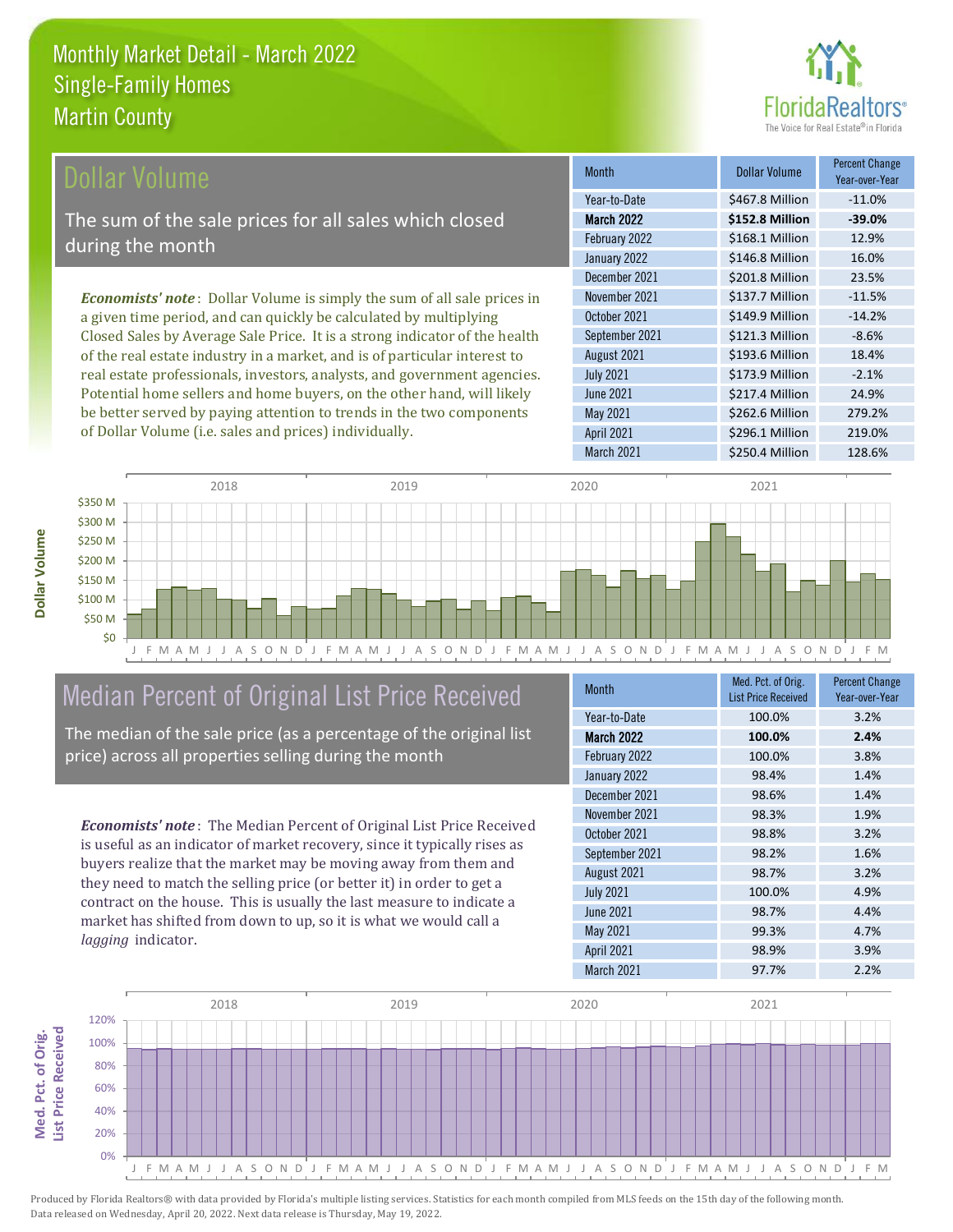

#### 13 Days -48.0% December 2021 **14 Days** -26.3% Month Median Time to Contract Percent Change Year-over-Year March 2022 **9 Days -57.1%** Year-to-Date 11 Days -57.7% February 2022 **11 Days** -67.6% January 2022 September 2021 16 Days -36.0% November 2021 12 Days -60.0% October 2021 **15 Days** -54.5% *Economists' note* : Like Time to Sale, Time to Contract is a measure of the length of the home selling process calculated for sales which closed during the month. The difference is that Time to Contract measures Median Time to Contract The median number of days between the listing date and contract date for all Closed Sales during the month

the number of days between the initial listing of a property and the signing of the contract which eventually led to the closing of the sale. When the gap between Median Time to Contract and Median Time to Sale grows, it is usually a sign of longer closing times and/or declining numbers of cash sales.

|                   | <b>UUIILI dUL</b> | 1 041 - 070 - 1041 |
|-------------------|-------------------|--------------------|
| Year-to-Date      | 11 Days           | $-57.7%$           |
| <b>March 2022</b> | 9 Days            | $-57.1%$           |
| February 2022     | 11 Days           | $-67.6%$           |
| January 2022      | 13 Days           | $-48.0%$           |
| December 2021     | 14 Days           | $-26.3%$           |
| November 2021     | 12 Days           | $-60.0%$           |
| October 2021      | 15 Days           | $-54.5%$           |
| September 2021    | 16 Days           | $-36.0%$           |
| August 2021       | 12 Days           | $-67.6%$           |
| <b>July 2021</b>  | 12 Days           | $-82.9%$           |
| <b>June 2021</b>  | 11 Days           | $-82.8%$           |
| May 2021          | 12 Days           | $-70.0%$           |
| April 2021        | 12 Days           | $-67.6%$           |
| March 2021        | 21 Days           | $-58.8%$           |



#### Median Time to Sale

The median number of days between the listing date and closing date for all Closed Sales during the month

*Economists' note* : Time to Sale is a measure of the length of the home selling process, calculated as the number of days between the initial listing of a property and the closing of the sale. *Median* Time to Sale is the amount of time the "middle" property selling this month was on the market. That is, 50% of homes selling this month took *less* time to sell, and 50% of homes took *more* time to sell. Median Time to Sale gives a more accurate picture than Average Time to Sale, which can be skewed upward by small numbers of properties taking an abnormally long time to sell.

| <b>Month</b>      | <b>Median Time to Sale</b> | <b>Percent Change</b><br>Year-over-Year |
|-------------------|----------------------------|-----------------------------------------|
| Year-to-Date      | 51 Days                    | $-29.2%$                                |
| <b>March 2022</b> | 49 Days                    | $-23.4%$                                |
| February 2022     | 51 Days                    | $-37.0%$                                |
| January 2022      | 55 Days                    | $-19.1%$                                |
| December 2021     | 57 Days                    | $-12.3%$                                |
| November 2021     | 53 Days                    | $-31.2%$                                |
| October 2021      | 53 Days                    | $-32.1%$                                |
| September 2021    | 56 Days                    | $-16.4%$                                |
| August 2021       | 55 Days                    | $-30.4%$                                |
| <b>July 2021</b>  | 55 Days                    | $-50.0%$                                |
| <b>June 2021</b>  | 59 Days                    | $-42.2%$                                |
| <b>May 2021</b>   | 59 Days                    | $-33.0%$                                |
| <b>April 2021</b> | 56 Days                    | $-33.3%$                                |
| March 2021        | 64 Days                    | $-31.9%$                                |



**Median Time to** 

**Median Time to**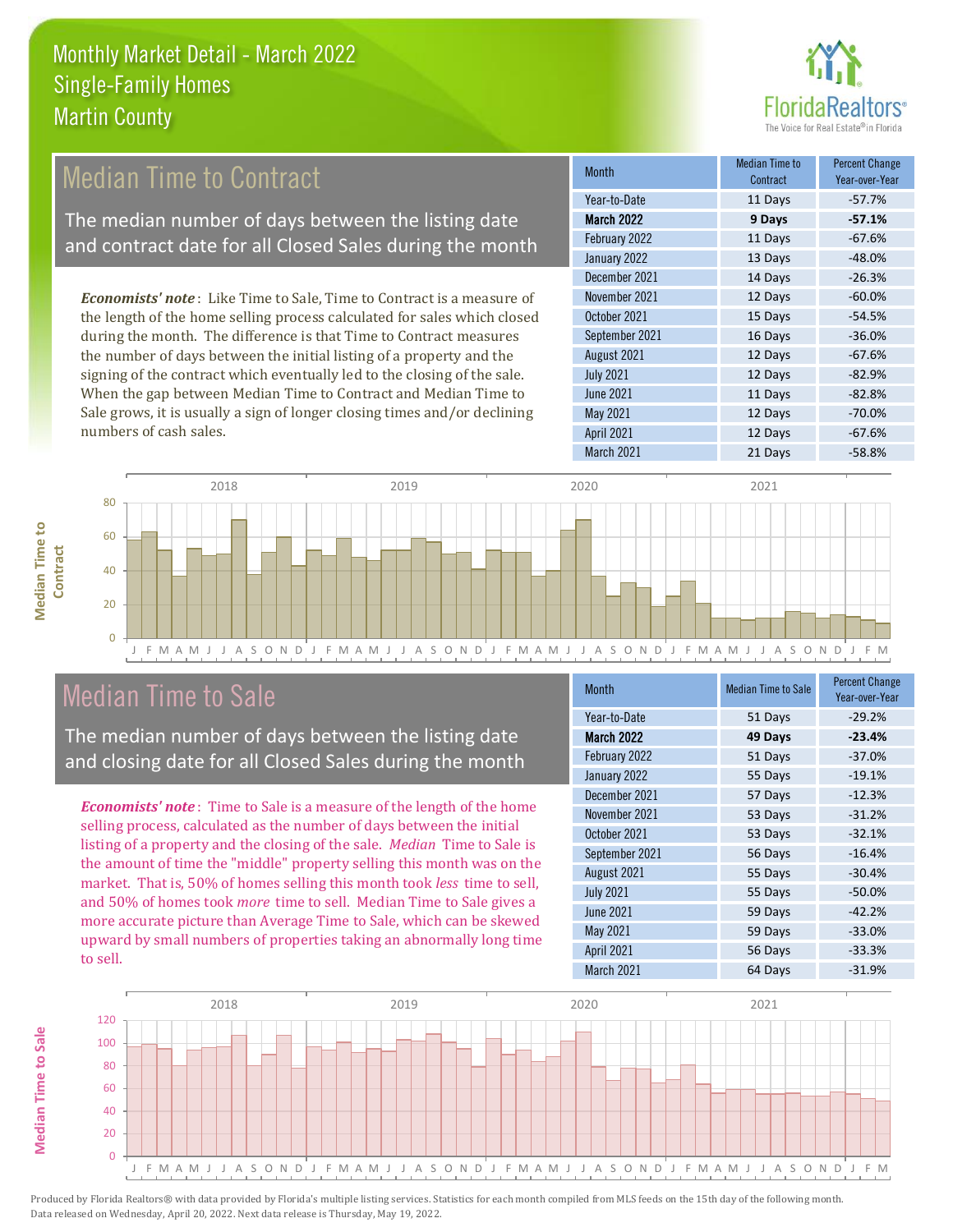

| <b>New Pending Sales</b>                                                      | <b>Month</b>     | <b>New Pending Sales</b> | <b>Percent Change</b><br>Year-over-Year |
|-------------------------------------------------------------------------------|------------------|--------------------------|-----------------------------------------|
|                                                                               | Year-to-Date     | 609                      | $-31.8%$                                |
| The number of listed properties that went under                               | March 2022       | 202                      | $-27.6%$                                |
| contract during the month                                                     | February 2022    | 196                      | $-35.5%$                                |
|                                                                               | January 2022     | 211                      | $-31.9%$                                |
|                                                                               | December 2021    | 179                      | $-11.8%$                                |
| <b>Economists' note:</b> Because of the typical length of time it takes for a | November 2021    | 180                      | $-28.9%$                                |
| sale to close, economists consider Pending Sales to be a decent               | October 2021     | 197                      | $-29.1%$                                |
| indicator of potential future Closed Sales. It is important to bear in        | September 2021   | 215                      | $-21.8%$                                |
| mind, however, that not all Pending Sales will be closed successfully.        | August 2021      | 205                      | $-19.0%$                                |
| So, the effectiveness of Pending Sales as a future indicator of Closed        | <b>July 2021</b> | 231                      | $-18.4%$                                |
| Sales is susceptible to changes in market conditions such as the              | <b>June 2021</b> | 229                      | $-27.3%$                                |
| availability of financing for homebuyers and the inventory of                 | May 2021         | 268                      | $-3.9%$                                 |



## New Listings

distressed properties for sale.

The number of properties put onto the market during the month

*Economists' note* : New Listings tend to rise in delayed response to increasing prices, so they are often seen as a lagging indicator of market health. As prices rise, potential sellers raise their estimations of value—and in the most recent cycle, rising prices have freed up many potential sellers who were previously underwater on their mortgages. Note that in our calculations, we take care to not include properties that were recently taken off the market and quickly relisted, since these are not really *new* listings.

| <b>Month</b>      | <b>New Listings</b> | <b>Percent Change</b><br>Year-over-Year |  |
|-------------------|---------------------|-----------------------------------------|--|
| Year-to-Date      | 702                 | $-15.6%$                                |  |
| <b>March 2022</b> | 262                 | $-14.9%$                                |  |
| February 2022     | 228                 | $-16.8%$                                |  |
| January 2022      | 212                 | $-15.2%$                                |  |
| December 2021     | 142                 | $-33.0%$                                |  |
| November 2021     | 169                 | $-33.5%$                                |  |
| October 2021      | 189                 | $-27.3%$                                |  |
| September 2021    | 217                 | $-15.6%$                                |  |
| August 2021       | 209                 | $-12.9%$                                |  |
| <b>July 2021</b>  | 248                 | $-8.1%$                                 |  |
| June 2021         | 277                 | 14.9%                                   |  |
| May 2021          | 276                 | $-9.5%$                                 |  |
| <b>April 2021</b> | 315                 | 64.1%                                   |  |
| March 2021        | 308                 | 10.8%                                   |  |

April 2021 298 298 119.1% March 2021 279 61.3%



**New Listings**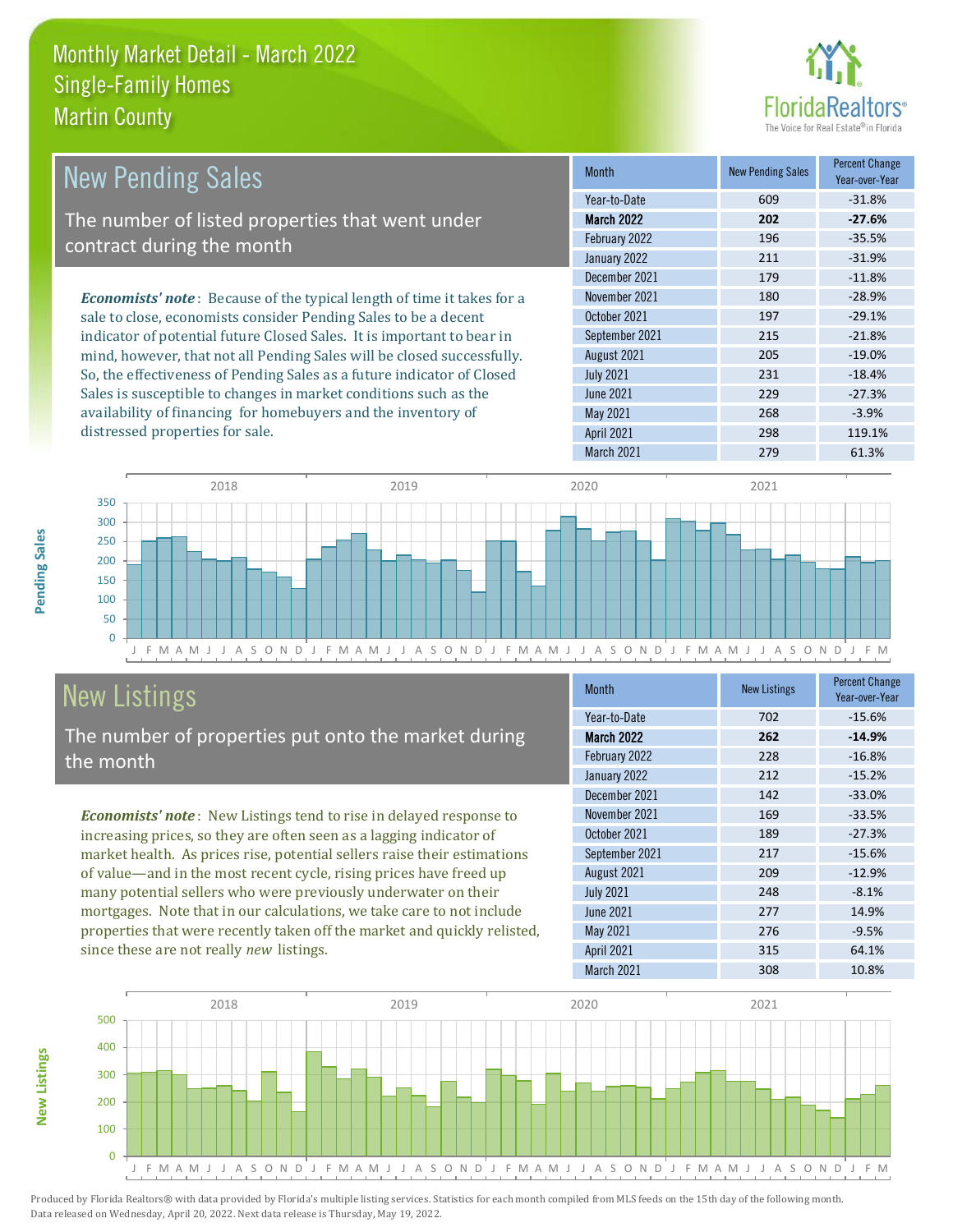

| <b>Inventory (Active Listings)</b>                                                                                                                     | <b>Month</b>      | Inventory | <b>Percent Change</b><br>Year-over-Year |
|--------------------------------------------------------------------------------------------------------------------------------------------------------|-------------------|-----------|-----------------------------------------|
|                                                                                                                                                        | YTD (Monthly Avg) | 184       | $-49.4%$                                |
| The number of property listings active at the end of                                                                                                   | <b>March 2022</b> | 223       | $-34.4%$                                |
| the month                                                                                                                                              | February 2022     | 178       | $-49.1%$                                |
|                                                                                                                                                        | January 2022      | 152       | $-62.3%$                                |
|                                                                                                                                                        | December 2021     | 175       | $-64.3%$                                |
|                                                                                                                                                        | November 2021     | 231       | $-53.6%$                                |
| <b>Economists' note</b> : There are a number of ways to define and calculate<br>Inventory. Our method is to simply count the number of active listings | October 2021      | 251       | $-50.5%$                                |
| on the last day of the month, and hold this number to compare with the                                                                                 | September 2021    | 290       | $-46.1%$                                |
|                                                                                                                                                        | 1.2.21001         | 202       | $AC$ $00$                               |

same month the following year. Inventory rises when New Listings are outpacing the number of listings that go off-market (regardless of whether they actually sell). Likewise, it falls when New Listings aren't keeping up with the rate at which homes are going off-market.

|                          |     | Year-over-Year |
|--------------------------|-----|----------------|
| <b>YTD (Monthly Avg)</b> | 184 | $-49.4%$       |
| <b>March 2022</b>        | 223 | $-34.4%$       |
| February 2022            | 178 | $-49.1%$       |
| January 2022             | 152 | $-62.3%$       |
| December 2021            | 175 | $-64.3%$       |
| November 2021            | 231 | $-53.6%$       |
| October 2021             | 251 | $-50.5%$       |
| September 2021           | 290 | $-46.1%$       |
| August 2021              | 302 | $-46.0%$       |
| <b>July 2021</b>         | 305 | $-54.5%$       |
| <b>June 2021</b>         | 304 | $-57.3%$       |
| May 2021                 | 276 | $-69.4%$       |
| <b>April 2021</b>        | 285 | $-70.5%$       |
| March 2021               | 340 | $-64.9%$       |



#### Months Supply of Inventory

An estimate of the number of months it will take to deplete the current Inventory given recent sales rates

*Economists' note* : MSI is a useful indicator of market conditions. The benchmark for a balanced market (favoring neither buyer nor seller) is 5.5 months of inventory. Anything higher is traditionally a buyers' market, and anything lower is a sellers' market. There is no single accepted way of calculating MSI. A common method is to divide current Inventory by the most recent month's Closed Sales count, but this count is a usually poor predictor of future Closed Sales due to seasonal cycles. To eliminate seasonal effects, we use the 12-month average of monthly Closed Sales instead.

| <b>Month</b>             | <b>Months Supply</b> | <b>Percent Change</b><br>Year-over-Year |  |
|--------------------------|----------------------|-----------------------------------------|--|
| <b>YTD (Monthly Avg)</b> | 0.8                  | $-50.0%$                                |  |
| <b>March 2022</b>        | 1.0                  | $-33.3%$                                |  |
| February 2022            | 0.8                  | $-46.7%$                                |  |
| January 2022             | 0.7                  | $-61.1%$                                |  |
| December 2021            | 0.8                  | $-63.6%$                                |  |
| November 2021            | 1.0                  | $-56.5%$                                |  |
| October 2021             | 1.0                  | $-58.3%$                                |  |
| September 2021           | 1.2                  | $-53.8%$                                |  |
| August 2021              | 1.2                  | $-57.1%$                                |  |
| <b>July 2021</b>         | 1.2                  | $-64.7%$                                |  |
| <b>June 2021</b>         | 1.2                  | $-68.4%$                                |  |
| <b>May 2021</b>          | 1.1                  | $-77.1%$                                |  |
| April 2021               | 1.2                  | $-75.0%$                                |  |
| March 2021               | 1.5                  | $-68.1%$                                |  |



Produced by Florida Realtors® with data provided by Florida's multiple listing services. Statistics for each month compiled from MLS feeds on the 15th day of the following month. Data released on Wednesday, April 20, 2022. Next data release is Thursday, May 19, 2022.

**Months Supply of** 

Months Supply of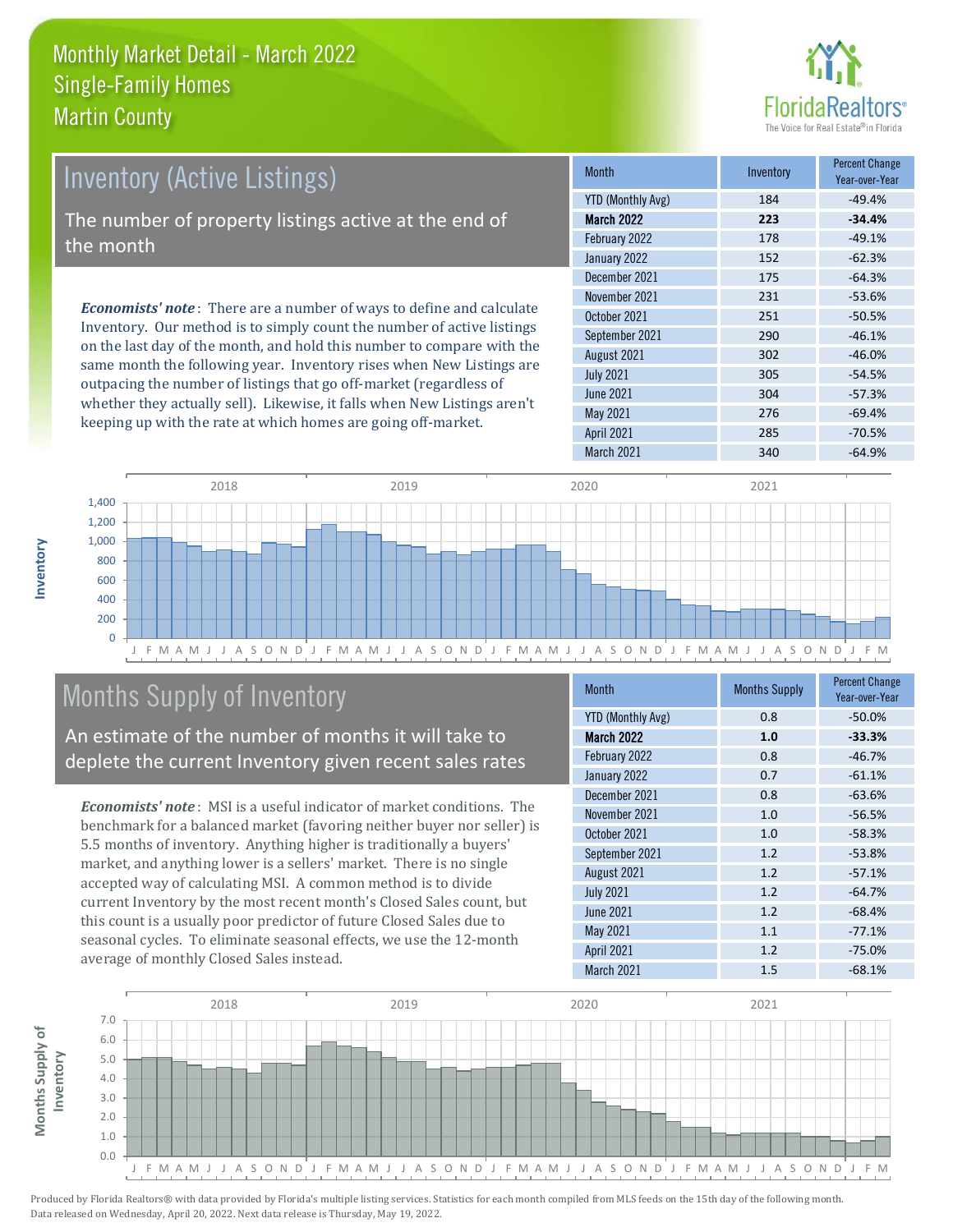

#### Closed Sales by Sale Price

The number of sales transactions which closed during the month

*Economists' note:* Closed Sales are one of the simplest—yet most important—indicators for the residential real estate market. When comparing Closed Sales across markets of different sizes, we recommend comparing the percent changes in sales rather than the number of sales. Closed Sales (and many other market metrics) are affected by seasonal cycles, so actual trends are more accurately represented by year-over-year changes (i.e. comparing a month's sales to the amount of sales in the same month in the previous year), rather than changes from one month to the next.

| Sale Price            | <b>Closed Sales</b> | <b>Percent Change</b><br>Year-over-Year |
|-----------------------|---------------------|-----------------------------------------|
| Less than \$50,000    | 0                   | $-100.0%$                               |
| \$50,000 - \$99,999   | 0                   | $-100.0%$                               |
| $$100,000 - $149,999$ | 0                   | $-100.0%$                               |
| $$150,000 - $199,999$ | $\mathbf{1}$        | $-85.7%$                                |
| \$200,000 - \$249,999 | 7                   | $-61.1%$                                |
| \$250,000 - \$299,999 | 11                  | $-31.3%$                                |
| \$300,000 - \$399,999 | 40                  | $-32.2%$                                |
| \$400,000 - \$599,999 | 47                  | $-44.0%$                                |
| \$600,000 - \$999,999 | 62                  | 8.8%                                    |
| $$1,000,000$ or more  | 32                  | $-34.7%$                                |



# Median Time to Contract by Sale Price

The median number of days between the listing date and contract date for all Closed Sales during the month

*Economists' note* : Like Time to Sale, Time to Contract is a measure of the length of the home selling process calculated for sales which closed during the month. The difference is that Time to Contract measures the number of days between the initial listing of a property and the signing of the contract which eventually led to the closing of the sale. When the gap between Median Time to Contract and Median Time to Sale grows, it is usually a sign of longer closing times and/or declining numbers of cash sales.

| Sale Price            | <b>Median Time to</b><br>Contract | <b>Percent Change</b><br>Year-over-Year |
|-----------------------|-----------------------------------|-----------------------------------------|
| Less than \$50,000    | (No Sales)                        | N/A                                     |
| $$50,000 - $99,999$   | (No Sales)                        | N/A                                     |
| $$100,000 - $149,999$ | (No Sales)                        | N/A                                     |
| \$150,000 - \$199,999 | 2 Days                            | $-50.0%$                                |
| \$200,000 - \$249,999 | 7 Days                            | $-66.7%$                                |
| \$250,000 - \$299,999 | 24 Days                           | $-7.7%$                                 |
| \$300,000 - \$399,999 | 11 Days                           | $-26.7%$                                |
| \$400,000 - \$599,999 | 7 Days                            | $-61.1%$                                |
| \$600,000 - \$999,999 | 10 Days                           | $-37.5%$                                |
| \$1,000,000 or more   | 23 Days                           | $-41.0%$                                |



**Closed Sales**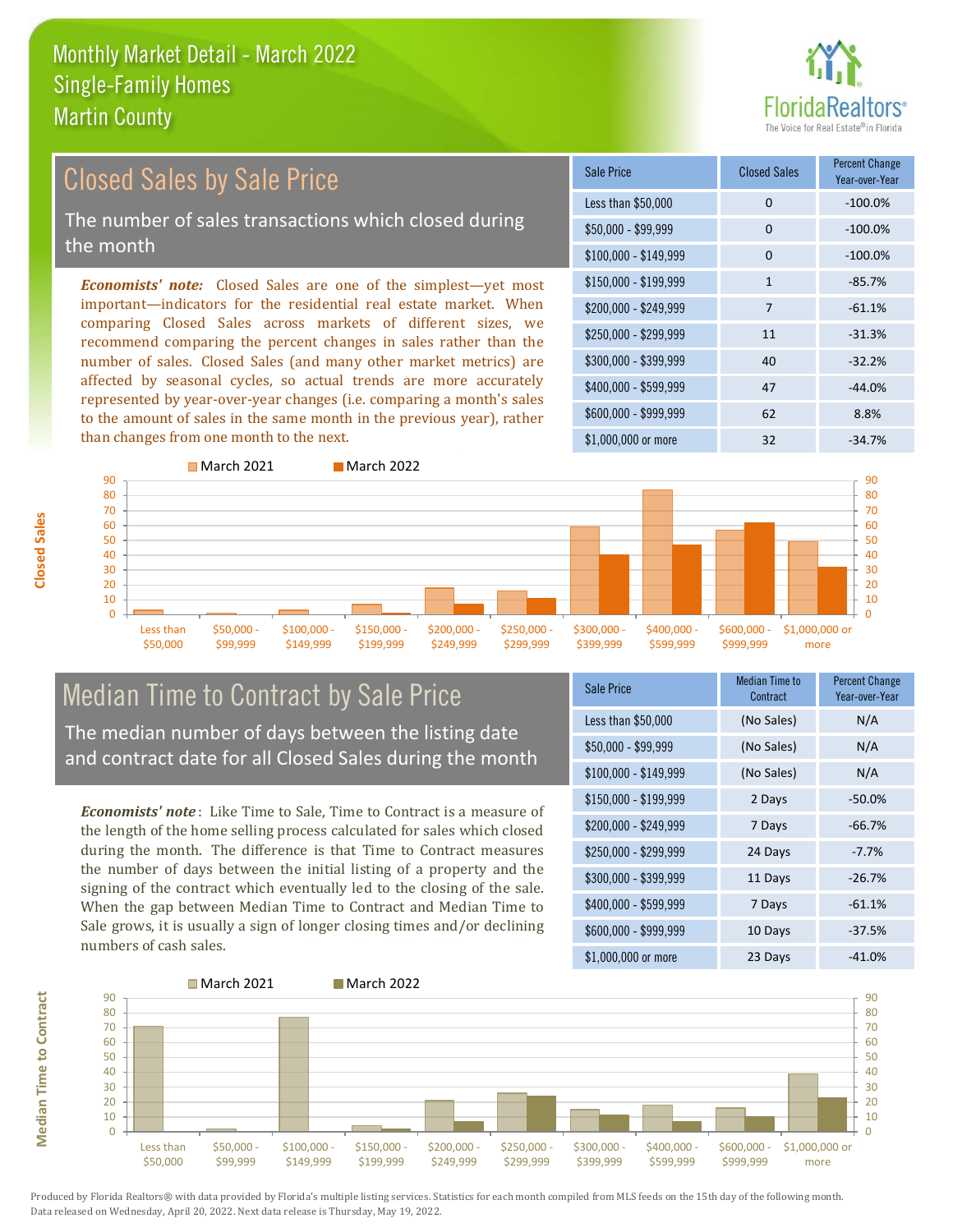# ealtors®

## New Listings by Initial Listing Price

The number of properties put onto the market during the month

*Economists' note:* New Listings tend to rise in delayed response to increasing prices, so they are often seen as a lagging indicator of market health. As prices rise, potential sellers raise their estimations of value—and in the most recent cycle, rising prices have freed up many potential sellers who were previously underwater on their mortgages. Note that in our calculations, we take care to not include properties that were recently taken off the market and quickly relisted, since these are not really *new* listings.

■ March 2021 March 2022





**Inventory**

| 100<br>90<br>80<br>70<br>60<br>50<br>40<br>30<br>20<br>10 |                       |                         |                           |                           |                           |                           |                           |                           |                           | 100<br>90<br>80<br>70<br>60<br>50<br>40<br>30<br>20<br>10 |
|-----------------------------------------------------------|-----------------------|-------------------------|---------------------------|---------------------------|---------------------------|---------------------------|---------------------------|---------------------------|---------------------------|-----------------------------------------------------------|
| 0                                                         | Less than<br>\$50,000 | $$50,000 -$<br>\$99,999 | $$100,000 -$<br>\$149,999 | $$150,000 -$<br>\$199,999 | $$200,000 -$<br>\$249,999 | $$250,000 -$<br>\$299,999 | $$300,000 -$<br>\$399,999 | $$400,000 -$<br>\$599,999 | $$600,000 -$<br>\$999,999 | $\Omega$<br>\$1,000,000 or<br>more                        |

#### Inventory by Current Listing Price The number of property listings active at the end of the month

*Economists' note* : There are a number of ways to define and calculate Inventory. Our method is to simply count the number of active listings on the last day of the month, and hold this number to compare with the same month the following year. Inventory rises when New Listings are outpacing the number of listings that go off-market (regardless of whether they actually sell). Likewise, it falls when New Listings aren't keeping up with the rate at which homes are going off-market.

| <b>Current Listing Price</b> | Inventory      | <b>Percent Change</b><br>Year-over-Year |
|------------------------------|----------------|-----------------------------------------|
| Less than \$50,000           | 0              | N/A                                     |
| $$50,000 - $99,999$          | 0              | N/A                                     |
| \$100,000 - \$149,999        | $\Omega$       | $-100.0%$                               |
| $$150,000 - $199,999$        | 2              | $-84.6%$                                |
| \$200,000 - \$249,999        | $\mathfrak{p}$ | $-85.7%$                                |
| \$250,000 - \$299,999        | 5              | $-84.8%$                                |
| \$300,000 - \$399,999        | 17             | $-64.6%$                                |
| \$400,000 - \$599,999        | 46             | $-37.0%$                                |
| \$600,000 - \$999,999        | 57             | $-17.4%$                                |
| $$1,000,000$ or more         | 94             | 6.8%                                    |